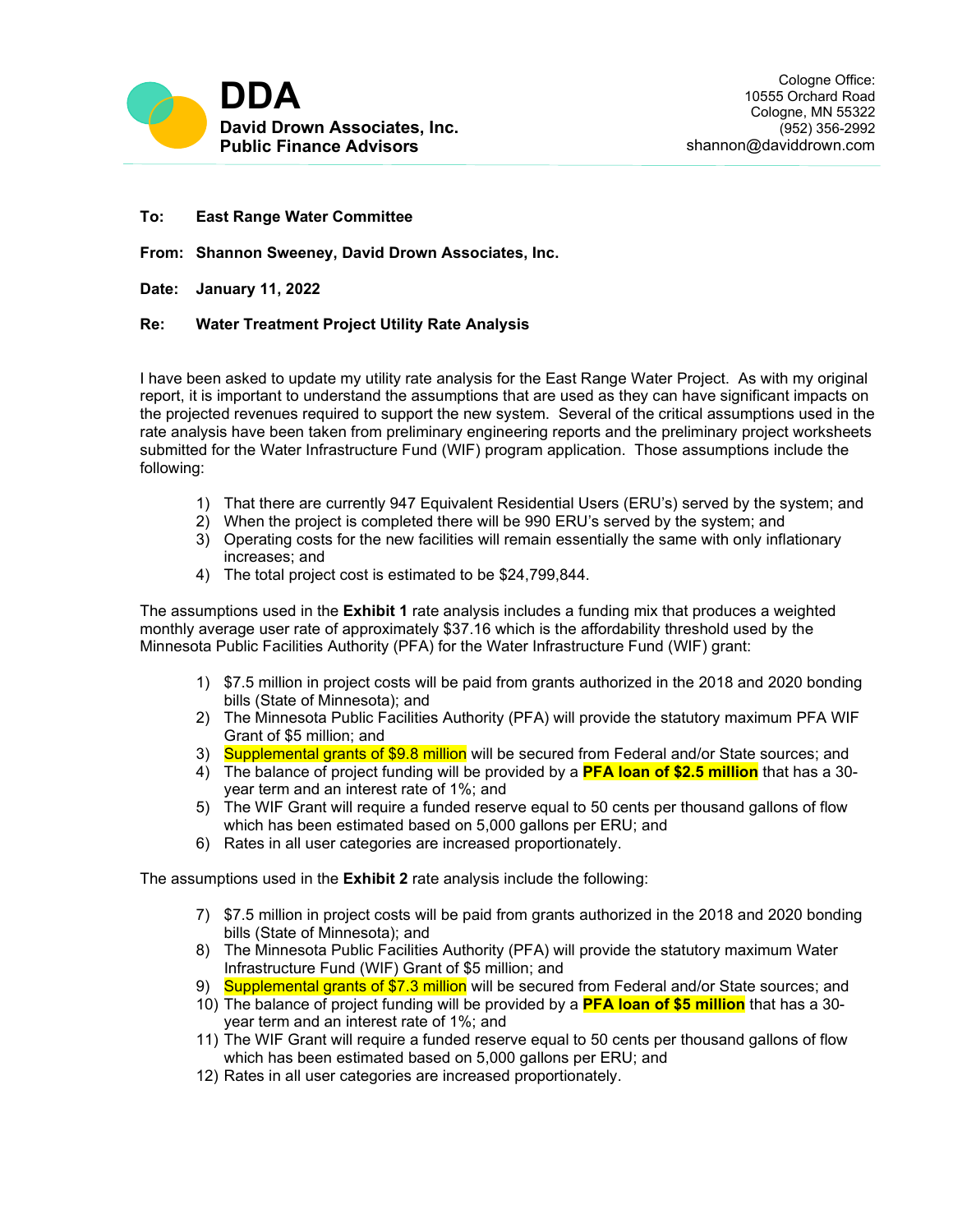## **Rate Projections:**

At this point rate projections at project completion have been estimated based on the assumptions outlined above. Two scenarios have been prepared based on input from the project engineering firm.

## **Exhibit 1 - \$2.5 million PFA Loan:**

The attached Exhibit 1 looks at the rate impacts assuming a loan of \$2.5 million from the Minnesota Public Facilities Authority (PFA) will be required with the balance of project costs funded through grants.

### Assumptions:

- a) 12% of the new project debt is allocated to the Town of White and 88% is allocated to the City of Aurora (\$2.5 million total project debt); and
- b) Aurora continues to make its own debt service payments; and
- c) Operating Costs are allocated based on usage.

## **Exhibit 2 - \$5 million PFA Loan:**

The attached Exhibit 2 looks at the rate impacts assuming a loan of \$5 million from the Minnesota Public Facilities Authority will be required with the balance of project costs funded through grants.

#### Assumptions:

- a) 12% of the new project debt is allocated to the Town of White and 88% is allocated to the City of Aurora (\$5 million total project debt); and
- b) Aurora continues to make its own debt service payments; and
- c) Operating Costs are allocated based on usage.

The funding scenarios used in this analysis are based on several assumptions including project ranking and WIF program grant availability. The final funding mix from PFA will not be known until the project has moved through their application process.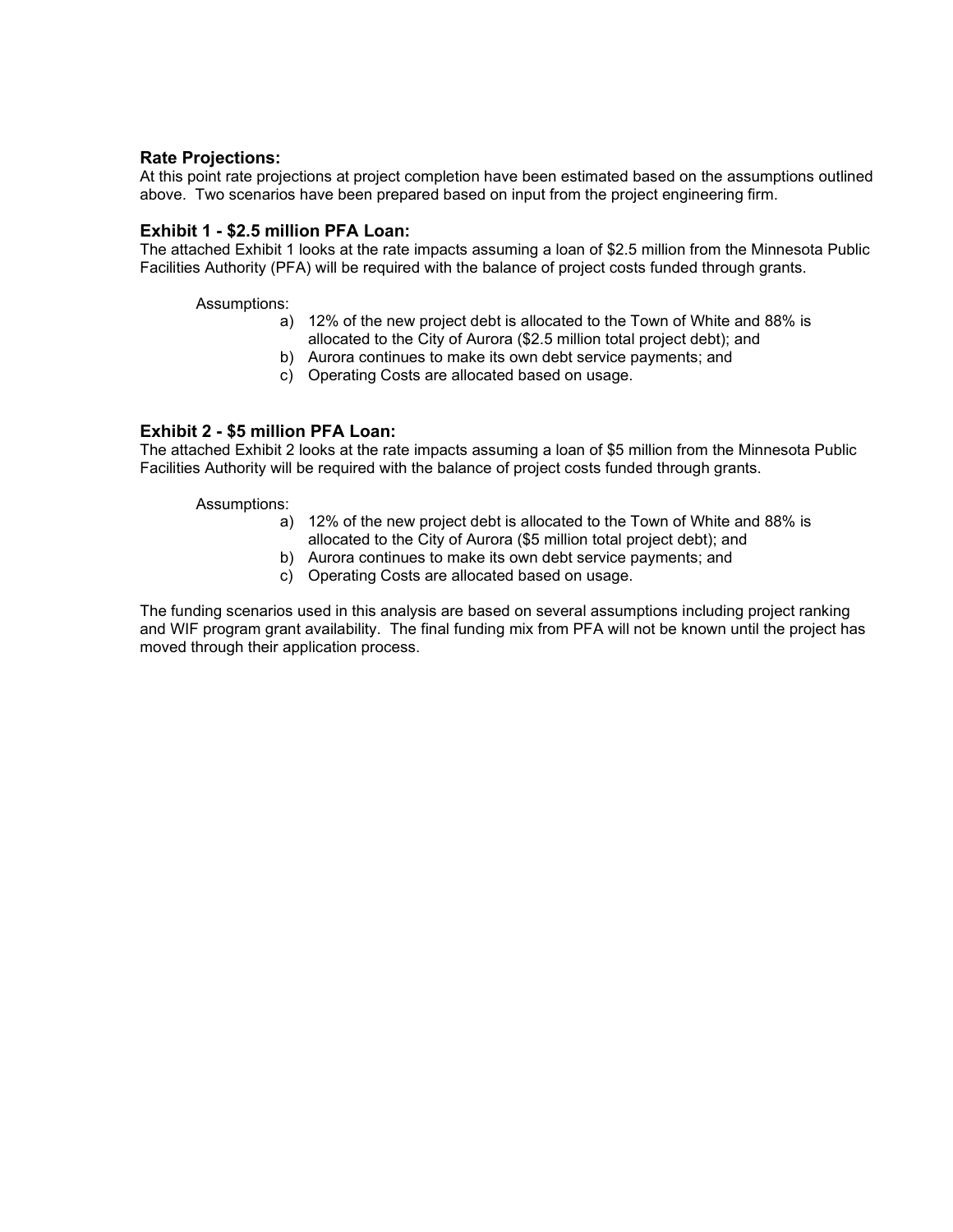# **East Range Water Project Exhibit 1 Water Rate Analysis - \$2.5 mil PFA Loan**

## **ERU's @ Completion:**

| % of Total     |     |     |           |                               |  |  |
|----------------|-----|-----|-----------|-------------------------------|--|--|
| City of Aurora | 869 | 88% |           | 5,000 average per ERU         |  |  |
| Town of White  |     | 2%، | 4.950.000 |                               |  |  |
| Total:         | 990 |     |           | 2,475.00 -Monthly WIF Reserve |  |  |

| <b>Embarrass Pit Option 1b:</b><br>New Debt Allocated 88%-12% | Total:       | City of Aurora | <b>Monthly Cost</b><br><b>Per ERU</b><br>(Aurora) | Town of White | <b>Monthly Cost</b><br><b>Per ERU</b><br>(Town of White) |
|---------------------------------------------------------------|--------------|----------------|---------------------------------------------------|---------------|----------------------------------------------------------|
| <b>Total Estimated Operating Cost</b>                         | \$264,033.00 | \$232,349.04   | \$22.28                                           | \$31.683.96   | \$21.82                                                  |
| + Debt Service for ERWP                                       | \$96,870.28  | \$85,245.85    | \$8.17                                            | \$11.624.43   | \$8.01                                                   |
| + Existing Debt Service for Aurora                            | \$53.964.00  | \$53,964.00    | \$5.17                                            | \$0.00        | \$0.00                                                   |
| + WIF Reserve Requirement                                     | 31.036.50    | \$27,312.12    | \$2.62                                            | \$3,724.38    | \$2.57                                                   |
| = Total Required Revenues                                     | \$445,903.78 | \$398,871.01   | \$38.25                                           | \$47,032.77   | \$32.39                                                  |

Assumptions:

1) 12% of ERWP debt paid by TOW & 88% paid by Aurora

2) Aurora pays its own debt

3) Operating costs allocated based on ERU's of each entity